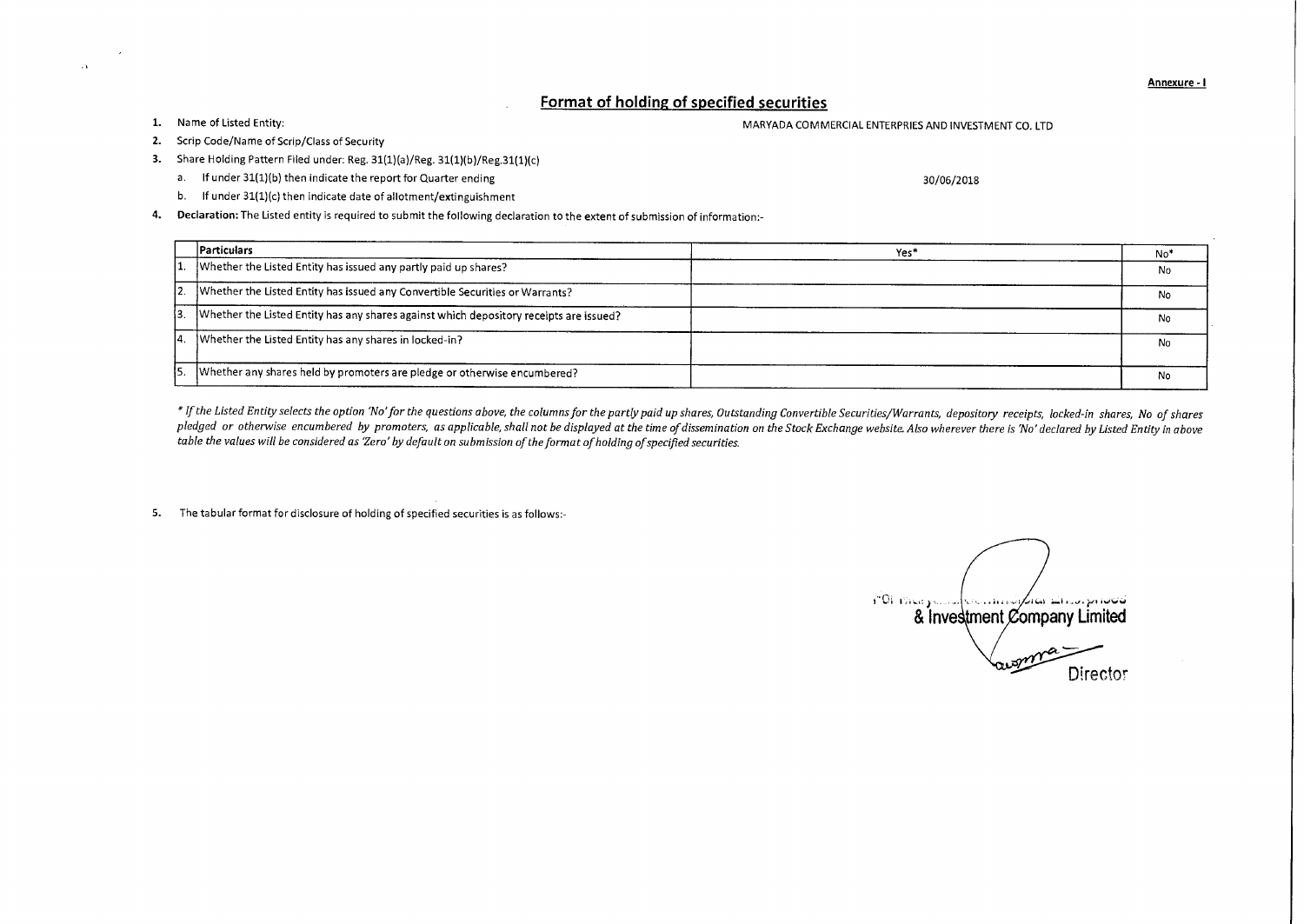| Category | Category of shareholder        | Nos. of<br>shareh<br>olders | No. of fully<br>paid up<br>equity shares<br>held | No. of<br>Partly paid-<br>up equity | underlying<br>Depository<br>Receipts | No. of shares   Total nos. shares held   Shareholding as a | Table I - Summary Statement holding of specified securities<br>% of total no. of<br>$ $ shares (calculated $ $<br>as per SCRR,<br>1957)<br>As a % of<br>$(A+B+C2)$ |              | Number of Voting Rights held in each class of<br>securities |       |                            | No. of Shares<br>Underlying<br>Outstanding           | 1. 나라의 대통령<br>Shareholding, as a %<br>assuming full<br>conversion of<br>convertible securities<br>(as a percentage of<br>diluted share capital)<br>As a % of (A+B+C2) | SHASHARROOTA<br>Number of Locked in<br>shares |                                                 |         | <b>Number of Shares piedged</b><br>or otherwise encumbered | <b>MAGES</b><br>Number of equity<br>shares held in<br>dematerialized form |
|----------|--------------------------------|-----------------------------|--------------------------------------------------|-------------------------------------|--------------------------------------|------------------------------------------------------------|--------------------------------------------------------------------------------------------------------------------------------------------------------------------|--------------|-------------------------------------------------------------|-------|----------------------------|------------------------------------------------------|-----------------------------------------------------------------------------------------------------------------------------------------------------------------------|-----------------------------------------------|-------------------------------------------------|---------|------------------------------------------------------------|---------------------------------------------------------------------------|
|          |                                |                             |                                                  | shares held                         |                                      |                                                            |                                                                                                                                                                    | Class:Equity | No of Voting Rights<br>Classeg:y                            | Total | Total as a<br>% of (A+B+C) | convertible<br>securities<br>lincluding<br>Warrants) |                                                                                                                                                                       | No. (a)                                       | As a<br>% of total<br><b>Shares held</b><br>(b) | No. (a) | As a<br>X of total<br>Shares held (b)                      |                                                                           |
| -61      | (ii)                           | (III)                       | (IV)                                             | (v)                                 | (VI)                                 | $(VII)=(IV)+(V)+$<br>(VI)                                  | (VHI)                                                                                                                                                              |              | (1x)                                                        |       |                            | (X)                                                  | (XI)= (VII)+(X)                                                                                                                                                       |                                               | (XII)                                           |         | (X  )                                                      | (XIV)                                                                     |
| (A)      | Promoter & Promoter Group      |                             | 60000                                            |                                     |                                      | 60000                                                      | 4.82                                                                                                                                                               |              |                                                             |       |                            |                                                      | 4.82                                                                                                                                                                  |                                               |                                                 |         |                                                            | 60000                                                                     |
| (B)      | Public                         | 636                         | 1185000                                          |                                     |                                      | 1185000                                                    | 95.18                                                                                                                                                              |              |                                                             |       |                            |                                                      | 95.18                                                                                                                                                                 |                                               |                                                 | N.A     |                                                            |                                                                           |
| (C)      | Non Promoter-Non Public        |                             |                                                  |                                     |                                      |                                                            |                                                                                                                                                                    |              |                                                             |       |                            |                                                      |                                                                                                                                                                       |                                               |                                                 |         |                                                            |                                                                           |
| (C1)     | Shares underlying DRs          |                             |                                                  |                                     |                                      |                                                            | <b>NA</b>                                                                                                                                                          |              |                                                             |       |                            |                                                      | NA.                                                                                                                                                                   |                                               |                                                 | N.A     |                                                            |                                                                           |
| (C2)     | Shares held by Employee Trusts |                             |                                                  |                                     |                                      |                                                            |                                                                                                                                                                    |              |                                                             |       |                            |                                                      |                                                                                                                                                                       |                                               |                                                 | N.A     |                                                            |                                                                           |
|          | Total                          | 637                         | 1245000                                          |                                     |                                      | 1245000                                                    | 100                                                                                                                                                                |              |                                                             |       |                            |                                                      | <b>100</b>                                                                                                                                                            |                                               |                                                 |         |                                                            | 60000                                                                     |

 $\label{eq:2.1} \frac{1}{\sqrt{2\pi}}\int_{0}^{\infty}\frac{1}{\sqrt{2\pi}}\left(\frac{1}{\sqrt{2\pi}}\right)^{2\sqrt{2}}\frac{1}{\sqrt{2\pi}}\int_{0}^{\infty}\frac{1}{\sqrt{2\pi}}\left(\frac{1}{\sqrt{2\pi}}\right)^{2\sqrt{2}}\frac{1}{\sqrt{2\pi}}\int_{0}^{\infty}\frac{1}{\sqrt{2\pi}}\frac{1}{\sqrt{2\pi}}\frac{1}{\sqrt{2\pi}}\frac{1}{\sqrt{2\pi}}\frac{1}{\sqrt{2\pi}}\frac{1}{\sqrt{2\pi}}\frac{1$ 

Ù,

For Maryada Commer / acomme Director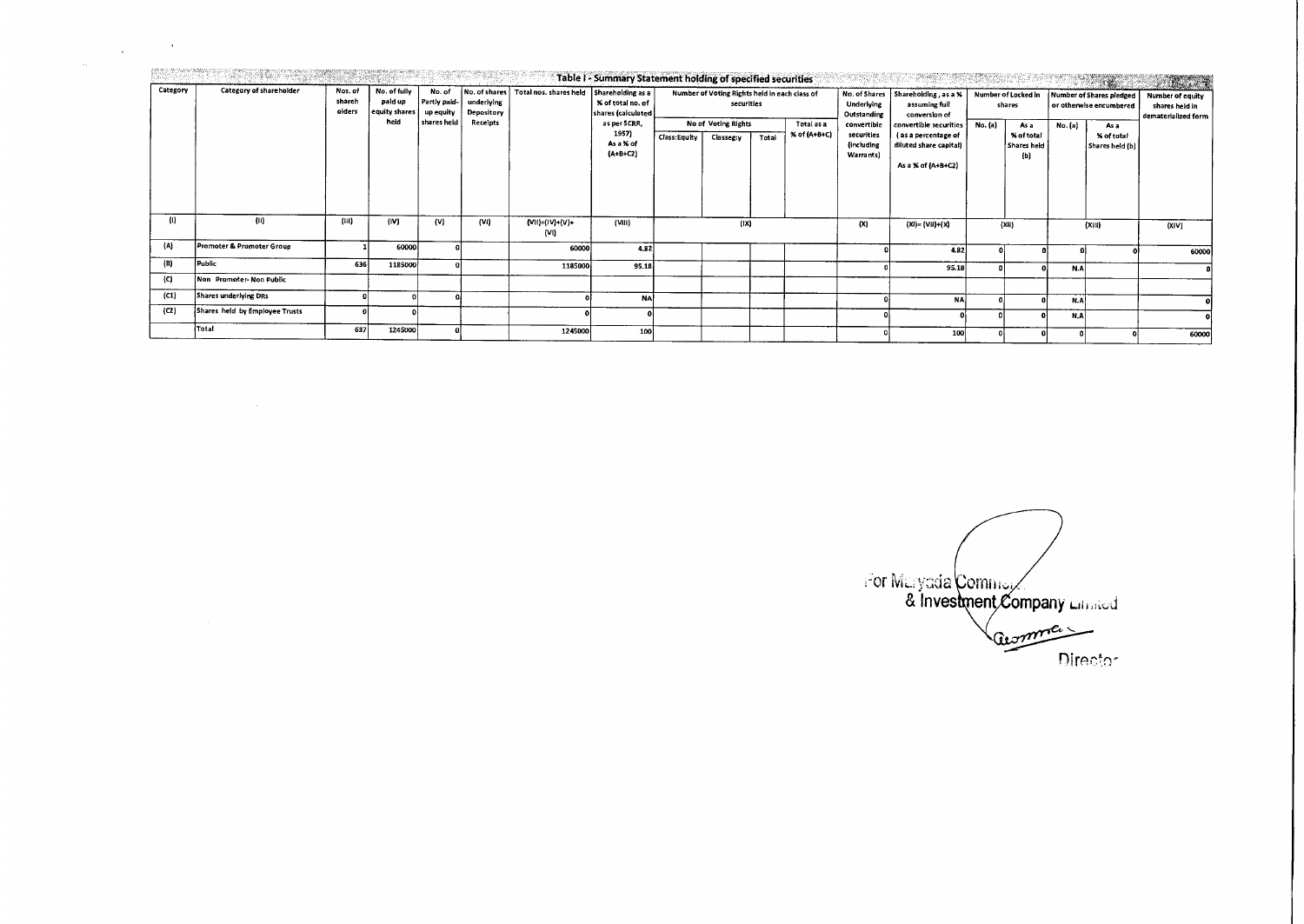|     |                                                          |            |                       |                                  |                       |                                      | Table II - Statement showing shareholding pattern of the Promoter and Promoter Group |                                                                                     |         |                     |              |                                                                           |                                                                                                           |                                                                                                                                   |                 |                                 |                                                                                         |                                   | W A                                                              |
|-----|----------------------------------------------------------|------------|-----------------------|----------------------------------|-----------------------|--------------------------------------|--------------------------------------------------------------------------------------|-------------------------------------------------------------------------------------|---------|---------------------|--------------|---------------------------------------------------------------------------|-----------------------------------------------------------------------------------------------------------|-----------------------------------------------------------------------------------------------------------------------------------|-----------------|---------------------------------|-----------------------------------------------------------------------------------------|-----------------------------------|------------------------------------------------------------------|
|     | Category & Name of the Shareholders<br>(1)               | PAN        | No. of<br>shareholder | paid up<br>equity<br>shares heid | equity shares<br>heid | underlying<br>Depository<br>Receipts | No. of fully Partly paid-up Nos. of shares Total nos. shares held                    | Shareholding %<br>calculated as per<br><b>SCRR, 1957</b><br>As a % of<br>$[A+B+C2]$ |         | No of Voting Rights |              | Number of Voting Rights held in each class of<br>securities<br>Total as a | No. of Shares<br>Underlying<br>Outstanding<br>convertible<br>securities<br><i>lincluding</i><br>Warrants) | Shareholding, as a %<br>assuming full<br>conversion of<br>convertible securities<br>(as a percentage of<br>diluted share capital) | No. (a)<br>as a | Number of Locked in<br>Asal     | <b>Number of Shares</b><br>shares pledged or otherwise<br>encumbered<br>No. (a)<br>As a |                                   | Number of<br>equity shares<br>held in<br>dematerializ ed<br>form |
|     |                                                          |            |                       |                                  |                       |                                      |                                                                                      |                                                                                     | Class X | Class Y             | <b>Total</b> | % of Total<br>Voting<br>rights                                            |                                                                                                           | % of A+B+C2                                                                                                                       |                 | % of total<br>Shares held<br>ſЫ |                                                                                         | % of total<br>share s<br>held (b) |                                                                  |
|     | Indian                                                   | (11)       | (III)                 | (IV)                             | (w)                   | (VI)                                 | $(Vii)=(iv)+(V)+(Vi)$                                                                | $($ VHI)                                                                            |         | (X)                 |              | (X)                                                                       |                                                                                                           | $(XI) = (VII)+(X)$                                                                                                                |                 | (X)                             |                                                                                         | (Xiii)                            | (XiV)                                                            |
|     |                                                          |            |                       |                                  |                       |                                      |                                                                                      |                                                                                     |         |                     |              |                                                                           |                                                                                                           |                                                                                                                                   |                 |                                 |                                                                                         |                                   |                                                                  |
| (a) | individual/Hindu Undevided Family                        |            |                       | 60000                            |                       |                                      | 60000                                                                                | 4.82                                                                                |         |                     |              |                                                                           |                                                                                                           | 4.82                                                                                                                              |                 | 0.001                           |                                                                                         | 0.00                              | 60000                                                            |
|     | PAWAN KUMAR AGGARWAL                                     | AAEPA6276C |                       | 60000                            |                       |                                      | 60000                                                                                | 4,82                                                                                |         |                     |              |                                                                           |                                                                                                           | 4.82                                                                                                                              |                 | 0.00                            |                                                                                         | 0.00                              | 60000                                                            |
| (b) | Central Government/Staten Government(s)                  |            |                       |                                  |                       |                                      |                                                                                      |                                                                                     |         |                     |              |                                                                           |                                                                                                           | 0.00                                                                                                                              |                 | 0.00                            |                                                                                         | 0.00                              |                                                                  |
| (c) | <b>Financial Institutions/Banks</b>                      |            | n                     |                                  |                       |                                      |                                                                                      |                                                                                     |         |                     |              |                                                                           |                                                                                                           | 0.00                                                                                                                              |                 | 0,00                            |                                                                                         | o.col                             |                                                                  |
| (d) | Any Other (Specity)                                      |            |                       |                                  |                       |                                      |                                                                                      |                                                                                     |         |                     |              |                                                                           |                                                                                                           | 0.00                                                                                                                              |                 | 0,00                            | -ni                                                                                     | 0.00                              |                                                                  |
|     | Sub Total (A)(1)                                         |            |                       | 60000                            |                       |                                      | scoool                                                                               | 4.82                                                                                |         |                     |              |                                                                           |                                                                                                           | 4.82 I                                                                                                                            |                 | 0.00                            | $\mathbf{r}$                                                                            | 0.00                              | 60000                                                            |
|     | Foreign                                                  |            |                       |                                  |                       |                                      |                                                                                      |                                                                                     |         |                     |              |                                                                           |                                                                                                           |                                                                                                                                   |                 |                                 |                                                                                         |                                   |                                                                  |
| (a) | individual/Non Resident Individual/Foreing individual    |            |                       |                                  |                       |                                      |                                                                                      | $\sqrt{2}$                                                                          |         |                     |              |                                                                           | O.                                                                                                        | 0.00                                                                                                                              |                 | 0.00                            |                                                                                         | 0.00                              |                                                                  |
| (b) | Government                                               |            |                       |                                  |                       |                                      |                                                                                      |                                                                                     |         |                     |              |                                                                           |                                                                                                           | 0,00                                                                                                                              |                 | 0.00                            |                                                                                         | 0.00                              |                                                                  |
| (c) | Institutions                                             |            |                       |                                  |                       |                                      |                                                                                      |                                                                                     |         |                     |              |                                                                           |                                                                                                           | 0.00                                                                                                                              |                 | 0.00                            |                                                                                         | 0.00                              |                                                                  |
| (d) | Foreign Portfolio investor                               |            |                       |                                  |                       |                                      |                                                                                      |                                                                                     |         |                     |              |                                                                           |                                                                                                           | 0.00                                                                                                                              |                 | 0.00                            |                                                                                         | o.ool                             |                                                                  |
| (e) | Any Other (Specity)                                      |            |                       |                                  |                       |                                      |                                                                                      |                                                                                     |         |                     |              |                                                                           |                                                                                                           | 0.00                                                                                                                              |                 | 0.00                            |                                                                                         | 0.00                              |                                                                  |
|     | Sub Total (A)(2)                                         |            |                       |                                  |                       |                                      |                                                                                      |                                                                                     |         |                     |              |                                                                           |                                                                                                           | 0.00                                                                                                                              |                 | 0.00                            | ΩI                                                                                      | 0.00                              |                                                                  |
|     | <b>Total Shareholding of Promoter and Promoter Group</b> |            |                       | 60000                            |                       |                                      | 60000                                                                                | 4.821                                                                               |         |                     |              |                                                                           |                                                                                                           | 4,82                                                                                                                              |                 | 0.00                            |                                                                                         | 0.00                              | 60000                                                            |
|     | (A)= (A)(1)+(A)(2)                                       |            |                       |                                  |                       |                                      |                                                                                      |                                                                                     |         |                     |              |                                                                           |                                                                                                           |                                                                                                                                   |                 |                                 |                                                                                         |                                   |                                                                  |

 $\ddot{\phantom{a}}$ 

 $\cdot$ 

 $\mathcal{L}^{\mathcal{L}}$ 

.<br>CALLING THAT Changes for production from the Application program technology and

ompany Limited **Director**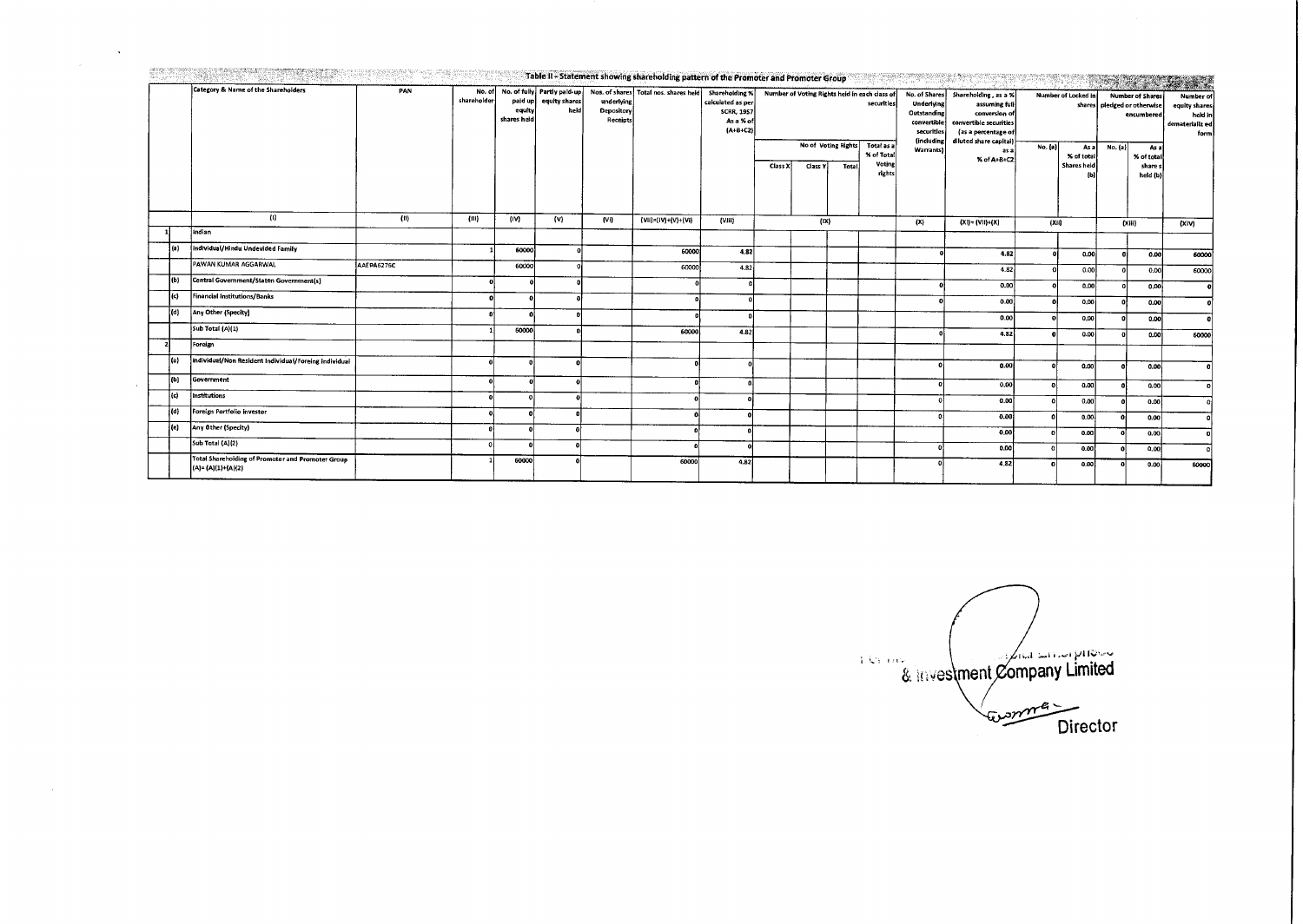|              | Table III - Statement showing shareholding pattern of the Public shareholder<br>Category & Name of the<br>PAN<br>Nos. of shareh<br>No. of fully paid up<br>Partly paid-<br>Nos. of<br>Total nos.<br>Sharehol<br>Number of Voting Rights held in each class<br>Number of Shares pledged or |                                                                                 |            |                   |                      |                          |                                    |                                  |                                      |         |                     |               |                                |                                                      |                                                                                                     |                                                  |                                   |                                   |                                                              |                                       |
|--------------|-------------------------------------------------------------------------------------------------------------------------------------------------------------------------------------------------------------------------------------------------------------------------------------------|---------------------------------------------------------------------------------|------------|-------------------|----------------------|--------------------------|------------------------------------|----------------------------------|--------------------------------------|---------|---------------------|---------------|--------------------------------|------------------------------------------------------|-----------------------------------------------------------------------------------------------------|--------------------------------------------------|-----------------------------------|-----------------------------------|--------------------------------------------------------------|---------------------------------------|
|              |                                                                                                                                                                                                                                                                                           | Shareholders                                                                    |            | older             | equity shares held   | up equity<br>shares held | shares<br>underlying<br>Depository | shares held                      | ding %<br>calculate d<br>as per SCRR |         | No of Voting Rights | of securities | Total as a                     | No. of Shares<br>Underlying<br>Outstanding           | Total<br>shareholding,<br>as a %                                                                    | Number of Locked in<br>shares<br>No. (a)<br>As a |                                   |                                   | otherwise encumbered                                         | Number of<br>equity shares<br>held in |
|              |                                                                                                                                                                                                                                                                                           |                                                                                 |            |                   |                      |                          | Receipts                           |                                  | 1957<br>As a % of<br>$(A+B+C2)$      | Class X | Ciass Y             | Total         | % of Total<br>Voting<br>rights | convertible<br>securities<br>(including<br>Warrants) | assuming full<br>conversion of<br>convertible<br>securities (as a<br>percentage of<br>diluted share |                                                  | % of total<br>Shar es<br>held (b) | No.<br>(Not<br>applicabie)<br>(a) | Asa<br>% of total<br>shares held<br>(Not applic<br>abie) (b) | iematerializ ed <br>form              |
|              |                                                                                                                                                                                                                                                                                           | $\mathbf{0}$                                                                    |            |                   |                      |                          |                                    |                                  |                                      |         |                     |               |                                |                                                      | capitai)                                                                                            |                                                  |                                   |                                   |                                                              |                                       |
| 1            |                                                                                                                                                                                                                                                                                           |                                                                                 | (ii)       | (111)             | (w)                  | (V)                      | (Vi)                               | $(Vii) = (IV) + ($<br>$V$ )+(Vi) | (VIII)                               |         |                     | ( X )         |                                | (X)                                                  | $(XI) = (VII)+(X)$                                                                                  |                                                  | (XH)                              |                                   | (XIII)                                                       | (X V)                                 |
|              |                                                                                                                                                                                                                                                                                           | <b>Institutions</b>                                                             |            |                   |                      |                          |                                    |                                  |                                      |         |                     |               |                                |                                                      |                                                                                                     |                                                  |                                   |                                   |                                                              |                                       |
|              |                                                                                                                                                                                                                                                                                           | (a) Mutual Fund                                                                 |            | ٥ł                | 0                    | $\Omega$                 |                                    | o                                | $\mathbf{0}$                         |         |                     |               |                                |                                                      | $\mathbf{0}$                                                                                        | -ol                                              | 0.00                              | N.A                               |                                                              | $\mathbf{r}$                          |
|              |                                                                                                                                                                                                                                                                                           | (b) Venture Capital Funds                                                       |            | oj                | οł                   | ٥l                       |                                    | $\mathbf{a}$                     | 'n                                   |         |                     |               |                                | n                                                    | ol                                                                                                  | ol                                               | 0.00                              | <b>NA</b>                         |                                                              | $\mathbf{a}$                          |
|              |                                                                                                                                                                                                                                                                                           | (c) Alternate Investment Funds<br>(d) Foreign Venture Capital investor          |            | 히<br>$\mathbf{0}$ | ol                   | $\mathbf{0}$             |                                    | $\mathbf{0}$                     | $\mathbf{o}$                         |         |                     |               |                                | ٥l                                                   | $\mathbf{o}$                                                                                        | o                                                | 0.00                              | N.A                               |                                                              | -ol                                   |
|              |                                                                                                                                                                                                                                                                                           |                                                                                 |            |                   |                      |                          |                                    |                                  | $\theta$                             |         |                     |               |                                | $\Omega$                                             | $\mathbf{0}$                                                                                        | $\mathbf{o}$                                     | 0.00                              | N.A                               |                                                              | ۵I                                    |
|              |                                                                                                                                                                                                                                                                                           | (e) Foreign Portfolio Investors                                                 |            | οl                | $\mathbf{a}$         |                          |                                    |                                  | $\mathbf{0}$                         |         |                     |               |                                | $\mathbf{0}$                                         | o                                                                                                   | $\Omega$                                         | 0.00                              | N.A                               |                                                              |                                       |
|              |                                                                                                                                                                                                                                                                                           | (f) Financial Institutions/Banks                                                |            | ᅁ                 | ΩÌ                   | $\Omega$                 |                                    | 0                                | -o l                                 |         |                     |               |                                | $\mathbf{0}$                                         | $\mathbf{0}$                                                                                        | ol                                               | 0.00                              | N.A                               |                                                              |                                       |
|              |                                                                                                                                                                                                                                                                                           | (g) Insurance Companies                                                         |            | -ol               | $\mathfrak{a}$       |                          |                                    | ol                               | $\Omega$                             |         |                     |               |                                | $\Omega$                                             | ٥l                                                                                                  | - o j                                            | 0.00                              | N.A                               |                                                              |                                       |
|              |                                                                                                                                                                                                                                                                                           | (h) Providend Fund/Pensions Funds                                               |            | 0                 | $\Omega$             |                          |                                    | n.                               | $\theta$                             |         |                     |               |                                |                                                      | <b>O</b>                                                                                            | $\Omega$                                         | 0.00                              | N.A                               |                                                              |                                       |
|              |                                                                                                                                                                                                                                                                                           | (i) Any Other Specify                                                           |            | ٥l                | $\Omega$             | $\Omega$                 |                                    | ol                               | -o1                                  |         |                     |               |                                |                                                      | $\Omega$                                                                                            |                                                  |                                   |                                   |                                                              |                                       |
|              |                                                                                                                                                                                                                                                                                           | Sub Totai (B)(1)                                                                |            | $\overline{0}$    | n                    | n.                       |                                    | $\mathbf{a}$                     | 0.                                   |         |                     |               |                                | $\Omega$<br>$\Omega$                                 | ٥I                                                                                                  | -ol<br>o                                         | 0.00<br>0.00                      | N.A                               |                                                              |                                       |
|              |                                                                                                                                                                                                                                                                                           | Central Government/State                                                        |            | οl                |                      |                          |                                    | $\Omega$                         | $\Omega$                             |         |                     |               |                                |                                                      |                                                                                                     | $\mathbf{a}$                                     | 0.00                              | N.A<br>N.A                        |                                                              |                                       |
|              |                                                                                                                                                                                                                                                                                           | Government/President of India                                                   |            |                   |                      |                          |                                    |                                  |                                      |         |                     |               |                                |                                                      |                                                                                                     |                                                  |                                   |                                   |                                                              |                                       |
|              |                                                                                                                                                                                                                                                                                           | Sub Total (B)(2)                                                                |            | -ol               | ΩI                   | $\mathbf{0}$             |                                    | ol                               | $\mathbf{0}$                         |         |                     |               |                                | $\Omega$                                             | ol                                                                                                  | $\mathbf{0}$                                     | 0.00                              |                                   |                                                              |                                       |
| $\mathbf{B}$ |                                                                                                                                                                                                                                                                                           | Non-Institutions                                                                |            |                   |                      |                          |                                    |                                  |                                      |         |                     |               |                                |                                                      |                                                                                                     |                                                  |                                   | N.A                               |                                                              |                                       |
|              |                                                                                                                                                                                                                                                                                           | (a) 1. Individual Shareholders<br>holding Nominal Share Capital<br>Up to 2 Lacs |            | 621               | 1058200              |                          |                                    | 1058200                          | 85                                   |         |                     |               |                                |                                                      | 85                                                                                                  |                                                  | 0.00                              | N.A                               |                                                              |                                       |
|              |                                                                                                                                                                                                                                                                                           | 2. Individual Shareholders<br>holding Nominal Share Capital<br>Above 2 Lacs     |            | $\mathbf{0}$      |                      |                          |                                    | $\Omega$                         |                                      |         |                     |               |                                | $\mathbf{0}$                                         | $\mathbf{a}$                                                                                        |                                                  | 0.00                              | N.A                               |                                                              |                                       |
|              |                                                                                                                                                                                                                                                                                           | (b) NBFCs Registered with RBI                                                   |            | ٥l                | $\mathbf{0}$         | O                        |                                    | $\Omega$                         | 0                                    |         |                     |               |                                | $\mathbf{0}$                                         | $\mathbf{a}$                                                                                        | -ol                                              | 0.00                              | N.A                               |                                                              |                                       |
|              |                                                                                                                                                                                                                                                                                           | (c) Employee Trusts                                                             |            | ٥ł                | o                    |                          |                                    | $\mathbf{a}$                     | ol                                   |         |                     |               |                                | $\Omega$                                             |                                                                                                     | $\mathbf{0}$                                     | 0.00                              | N.A                               |                                                              |                                       |
|              |                                                                                                                                                                                                                                                                                           | (d) Overseas Depositories (Holding<br>DRs) (Balancing Figure)                   |            | ۰ı                |                      |                          |                                    |                                  | 0                                    |         |                     |               |                                | $\Omega$                                             |                                                                                                     |                                                  | 0.00                              | N.A                               |                                                              |                                       |
|              |                                                                                                                                                                                                                                                                                           | (e) Any other (Specity)                                                         |            |                   |                      |                          |                                    |                                  |                                      |         |                     |               |                                |                                                      |                                                                                                     |                                                  |                                   |                                   |                                                              |                                       |
|              |                                                                                                                                                                                                                                                                                           | (e1) Bodies Corporate<br>ASHWATHMA CONSTRUCTION                                 | AAACA2547H | 12                | 125000               | 0                        |                                    | 125000                           | 10.04                                |         |                     |               |                                | D.                                                   | 10.04                                                                                               | 0                                                | 0.00                              | N.A                               |                                                              |                                       |
|              |                                                                                                                                                                                                                                                                                           | PVT LTD                                                                         |            |                   | 51000                | o                        |                                    | 51000                            | 4.1                                  |         |                     |               |                                |                                                      | 4.1                                                                                                 | $\Omega$                                         | 0.00                              | N.A                               |                                                              |                                       |
|              |                                                                                                                                                                                                                                                                                           | KEI CABLES PRIVATE LIMITED                                                      | AAACK5445L |                   | 3630D                | D                        |                                    | 36300                            | 2.92                                 |         |                     |               |                                |                                                      | 2.92                                                                                                | $\Omega$                                         | 0.00                              | N.A                               |                                                              |                                       |
|              |                                                                                                                                                                                                                                                                                           | KEI INTERNATIONAL LTD                                                           | AAACK1211E |                   | 34900                | 0                        |                                    | 34900                            | 2.8                                  |         |                     |               |                                | $\Omega$                                             | 2.8                                                                                                 | 0                                                | 0.00                              | N.A                               |                                                              |                                       |
|              |                                                                                                                                                                                                                                                                                           | (e2) Non Resident Indians<br>(e3) Resident Indian Huf                           |            | $\Omega$          | $\mathbf{a}$         | $\mathfrak{o}$           |                                    | o                                |                                      |         |                     |               |                                | $\mathbf{o}$                                         | οl                                                                                                  | $\overline{0}$                                   | 0.00                              | N.A                               |                                                              |                                       |
|              |                                                                                                                                                                                                                                                                                           | (e4) Trusts                                                                     |            | 31<br>-o l        | 1800<br><sub>0</sub> | $\mathbf{0}$<br>o        |                                    | 1800                             | 0.14                                 |         |                     |               |                                | $\mathbf{o}$                                         | 0.14                                                                                                | $\circ$                                          | 0.00                              | N.A                               |                                                              |                                       |
|              |                                                                                                                                                                                                                                                                                           | (e5) Clearing Members/House                                                     |            | ٥l                | 0                    | $\mathbf{Q}$             |                                    | $\mathbf{0}$<br>$\Omega$         | -ol                                  |         |                     |               |                                | -ol                                                  | ۵I                                                                                                  | -ol                                              | 0.00                              | N.A                               |                                                              |                                       |
|              |                                                                                                                                                                                                                                                                                           | (e6) Others                                                                     |            | ol                | $\mathbf{a}$         | $\mathbf{0}$             |                                    |                                  | -ol<br>ß                             |         |                     |               |                                | ٥l                                                   | οl                                                                                                  | $\mathbf{0}$                                     | 0.00                              | N.A                               |                                                              |                                       |
|              |                                                                                                                                                                                                                                                                                           | Sub Total (B)(3)                                                                |            | 636               | 1185000              | $\Omega$                 |                                    | 1185000                          | 95.18                                |         |                     |               |                                | $\mathbf{0}$<br>$\mathbf{0}$                         | $\mathbf{0}$<br>95.18                                                                               | $\Omega$<br>0                                    | 0.00<br>0.00                      | N.A<br>N.A                        |                                                              |                                       |
|              |                                                                                                                                                                                                                                                                                           | Total Public Shareholding (8)=                                                  |            | 636               | 1185000              |                          |                                    | 1185000                          | 95.18                                |         |                     |               |                                | $\Omega$                                             | 95.18                                                                                               |                                                  | 0,00                              | N.A                               |                                                              |                                       |
|              |                                                                                                                                                                                                                                                                                           | $(B)(1)+(B)(2)+B(3)$                                                            |            |                   |                      |                          |                                    |                                  |                                      |         |                     |               |                                |                                                      |                                                                                                     |                                                  |                                   |                                   |                                                              |                                       |

 $\epsilon$ 

I L:.4 & Investment Company Limited

Cumment Director